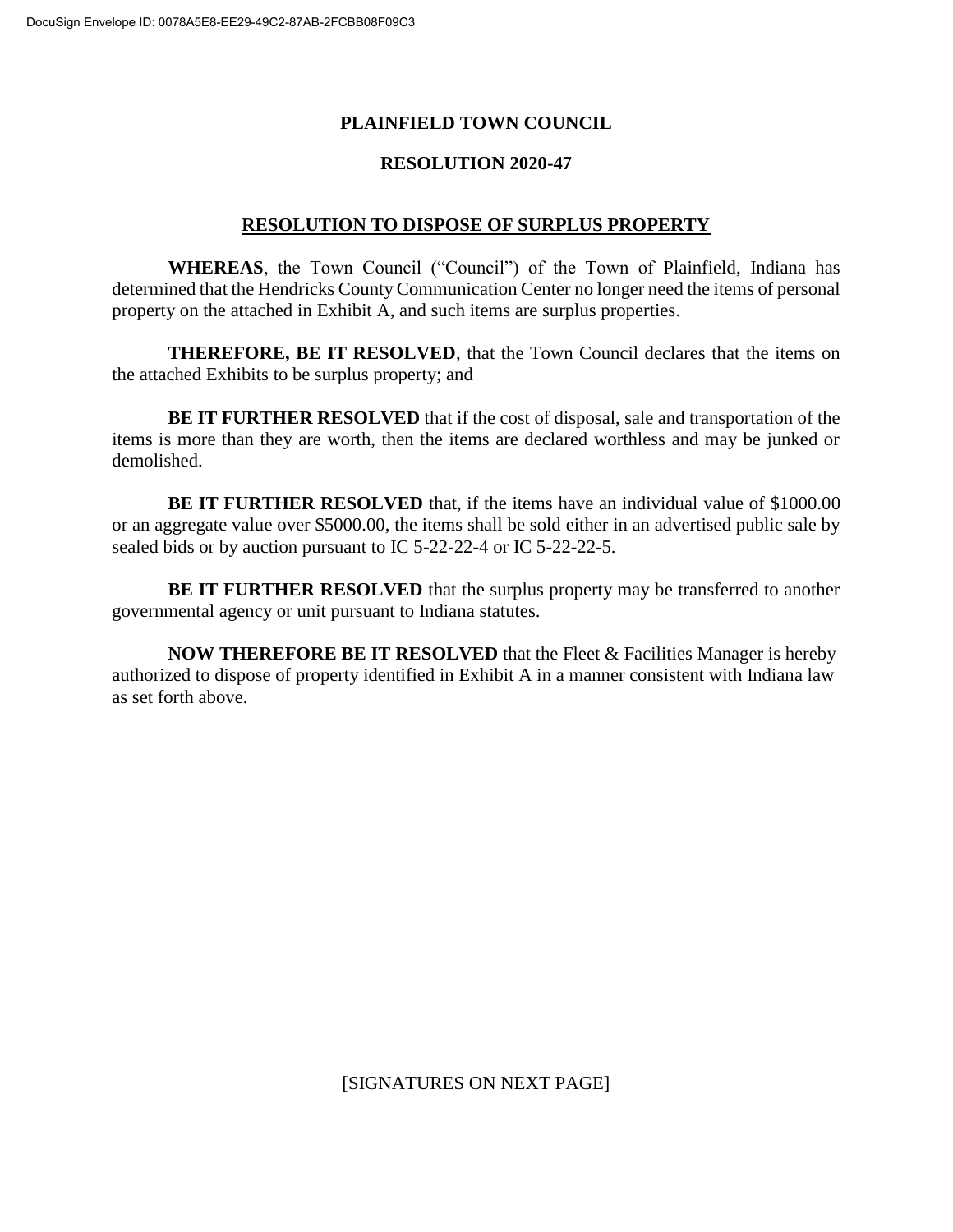ADOPTED by the Town Council of the Town of Plainfield, Indiana, this 26<sup>th</sup> day of October, 2020.

> TOWN COUNCIL TOWN OF PLAINFIELD, HENDRICKS COUNTY, INDIANA

\_\_\_\_\_\_\_\_\_\_\_\_\_\_\_\_\_\_\_\_\_\_\_\_\_\_\_\_\_\_\_\_\_\_\_\_\_\_\_\_\_\_

Robin G. Brandgard, President

-DocuSigned by:

 $B$ ill  $k$ irchoff

Bill<sup>®</sup>Kirchoff,<sup>©</sup>Vice President

-DocuSianed by:

teent McPhail Kent McPhair<sup>9</sup>

DocuSigned by:

 $_\_$ Lance R. Angle

-DocuSigned by: Dan Bridget

Dan Brittget<sup>04F8</sup>

ATTESTED BY:

-DocuSigned by:

Mark J. Todisco

Mark<sup>99</sup>. Todisco, Clerk-Treasurer Town of Plainfield, Indiana